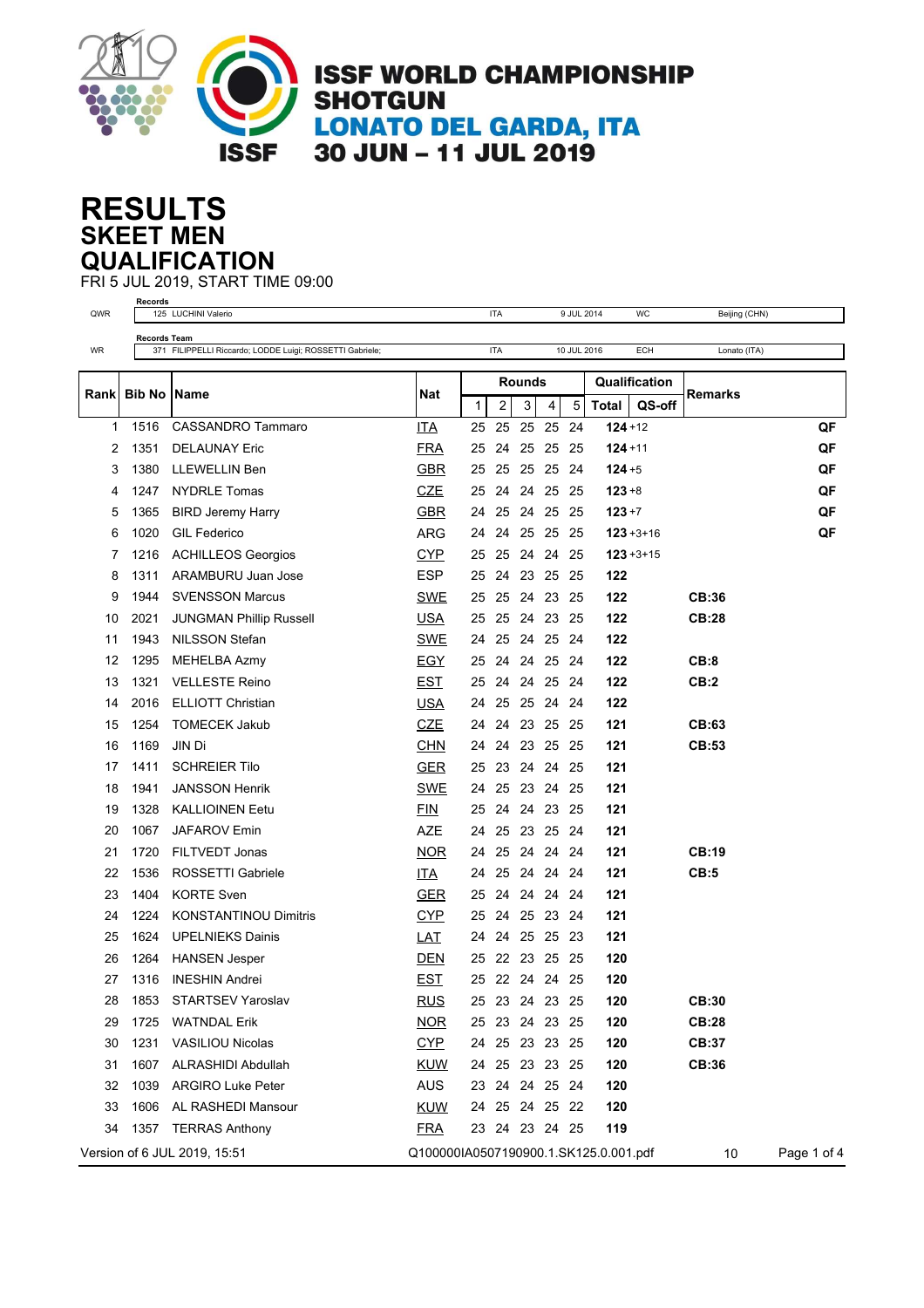| Rank | <b>Bib No</b> | <b>Name</b>                          | <b>Nat</b>                            |              |    |                | Rounds<br>Qualification |                |     |              |        |              |             |
|------|---------------|--------------------------------------|---------------------------------------|--------------|----|----------------|-------------------------|----------------|-----|--------------|--------|--------------|-------------|
|      |               |                                      |                                       | $\mathbf{1}$ |    | $\overline{c}$ | 3                       | 4              | 5   | <b>Total</b> | QS-off | Remarks      |             |
| 35   | 1197          | DUARTE DELGADO Diego                 | <b>COL</b>                            | 21           |    | 25             | 25                      | 23 25          |     | 119          |        |              |             |
| 36   | 1718          | <b>ENGEN Jorgen</b>                  | <b>NOR</b>                            |              |    |                |                         | 22 24 24 25 24 |     | 119          |        |              |             |
| 37   | 1468          | <b>SHEIKH Sheeraz</b>                | IMD                                   |              |    |                |                         | 23 23 24 25 24 |     | 119          |        |              |             |
| 38   | 1988          | <b>AHMAD Mohamed</b>                 | UAE                                   | 24           |    | 25             | -21                     | 25 24          |     | 119          |        |              |             |
| 39   | 1854          | <b>TEPLYY Nikolay</b>                | <b>RUS</b>                            |              |    | 24 23          |                         | 24 24 24       |     | 119          |        |              |             |
| 40   | 1265          | PETERSEN Emil Kjelgaard              | <b>DEN</b>                            |              |    |                |                         | 25 22 24 25 23 |     | 119          |        |              |             |
| 41   | 1058          | <b>KUNTSCHIK Sebastian</b>           | <b>AUT</b>                            |              | 24 |                |                         | 24 24 24 23    |     | 119          |        |              |             |
| 42   | 1150          | ATALAH Jorge                         | CHI                                   | 25           |    |                |                         | 24 23 24       | -23 | 119          |        |              |             |
| 43   | 1583          | POCHIVALOV David                     | <b>KAZ</b>                            |              |    |                |                         | 23 24 22 24 25 |     | 118          |        |              |             |
| 44   | 1791          | <b>WERYS Jakub</b>                   | <b>POL</b>                            |              |    |                |                         | 23 24 22 25 24 |     | 118          |        |              |             |
| 45   | 1973          | <b>ATAK Onur</b>                     | <b>TUR</b>                            | 25           |    | 22             | 24                      | 23 24          |     | 118          |        |              |             |
| 46   | 1153          | <b>FLORES BARAHONA Hector Andres</b> | CHI                                   |              |    |                |                         | 24 22 24 25 23 |     | 118          |        |              |             |
| 47   | 1401          | <b>HAASE Felix</b>                   | <b>GER</b>                            |              |    |                |                         | 22 25 23 25 23 |     | 118          |        |              |             |
| 48   | 1455          | <b>KHAN Mairaj Ahmad</b>             | IND                                   |              |    |                |                         | 24 24 23 24 23 |     | 118          |        |              |             |
| 49   | 1460          | NARUKA Anant Jeet Singh              | <b>IND</b>                            | 24           |    | 25             |                         | 22 24 23       |     | 118          |        |              |             |
| 50   | 2004          | MILCHEV Mikola                       | <b>UKR</b>                            | 25           |    |                |                         | 23 24 23 23    |     | 118          |        |              |             |
| 51   | 1308          | MIELGO MONEO Jose Maria              | <b>ESP</b>                            |              |    |                |                         | 23 20 24 25 25 |     | 117          |        |              |             |
| 52   | 1769          | PACHECO ESPINOSA Nicolas             | <b>PER</b>                            | 24           |    | 20             |                         | 23 25 25       |     | 117          |        |              |             |
| 53   | 1494          | <b>HAUKSSON Sigurdur</b>             | <b>ISL</b>                            | 24           |    | 21             |                         | 22 25 25       |     | 117          |        |              |             |
| 54   | 1354          | <b>PETIT Emmanuel</b>                | <b>FRA</b>                            |              |    |                |                         | 22 25 20 25 25 |     | 117          |        |              |             |
| 55   | 1271          | DUJARRIC LEMBCKE Julio Elizardo      | <b>DOM</b>                            |              |    |                |                         | 23 23 23 23 25 |     | 117          |        |              |             |
| 56   | 1560          | <b>IKAWA Hiroyuki</b>                | <u>JPN</u>                            | 24           |    |                |                         | 23 24 22 24    |     | 117          |        |              |             |
| 57   | 1418          | <b>CHALKIADAKIS Charalambos</b>      | <b>GRE</b>                            | 23           |    |                |                         | 23 24 24 23    |     | 117          |        |              |             |
| 58   | 1056          | <b>FEILHAMMER Martin</b>             | <b>AUT</b>                            | 24           |    |                |                         | 24 22 24 23    |     | 117          |        |              |             |
| 59   | 1180          | <b>TANG Shuai</b>                    | <b>CHN</b>                            | 24           |    | 24             |                         | 24 22 23       |     | 117          |        |              |             |
| 60   | 1613          | <b>HABIB Saud</b>                    | <b>KUW</b>                            |              |    |                |                         | 23 22 23 23 25 |     | 116          |        |              |             |
| 61   | 1273          | <b>HERMIDA Felix Domingo</b>         | <b>DOM</b>                            |              |    |                |                         | 25 21 22 23 25 |     | 116          |        |              |             |
| 62   | 1293          | <b>MARTAYAN Sarkis</b>               | <u>EGY</u>                            |              |    |                |                         | 23 24 21 24 24 |     | 116          |        |              |             |
| 63   | 1691          | <b>FARRUGIA Clive</b>                | <b>MLT</b>                            |              |    |                | 22 23 24                | 23             | -24 | 116          |        |              |             |
| 64   | 1165          | DUN Yueheng                          | <b>CHN</b>                            |              |    |                |                         | 21 25 23 23 24 |     | 116          |        |              |             |
| 65   | 1564          | MARUYAMA Kazunari                    | <u>JPN</u>                            |              |    |                |                         | 24 24 23 23 22 |     | 116          |        |              |             |
| 66   | 1080          | <b>MASKELL Michael</b>               | <b>BAR</b>                            |              |    |                |                         | 24 25 22 23 22 |     | 116          |        |              |             |
| 67   | 1523          | <b>FILIPPELLI Riccardo</b>           | <b>ITA</b>                            |              |    |                |                         | 24 24 22 25 21 |     | 116          |        |              |             |
| 68   | 1330          | KOSSI Oskari                         | EIN                                   |              |    |                |                         | 23 21 23 24 24 |     | 115          |        | <b>CB:22</b> |             |
| 69   | 1259          | ZAMECNIK Jan                         | <b>CZE</b>                            |              |    |                |                         | 23 21 23 24 24 |     | 115          |        | CB:3         |             |
| 70   | 1421          | <b>MAVROMMATIS Nikolaos</b>          | <b>GRE</b>                            |              |    |                |                         | 24 20 23 24 24 |     | 115          |        |              |             |
| 71   | 2020          | <b>JOHNSON Robert</b>                | <u>USA</u>                            |              |    |                |                         | 25 22 23 21 24 |     | 115          |        |              |             |
| 72   | 1995          | <b>BIN FUTAIS Saif</b>               | <b>UAE</b>                            |              |    |                |                         | 25 22 21 24 23 |     | 115          |        |              |             |
| 73   | 1392          | NARCHEMASHVILI Vladimir              | <b>GEO</b>                            |              |    |                |                         | 24 24 22 23 22 |     | 115          |        |              |             |
| 74   | 1263          | <b>BIRKLYKKE Johan</b>               | <u>DEN</u>                            |              |    |                |                         | 23 25 23 22 22 |     | 115          |        |              |             |
| 75   | 1320          | <b>TAMMIST Tonu</b>                  | <b>EST</b>                            |              |    |                |                         | 24 23 23 24 21 |     | 115          |        |              |             |
| 76   | 1502          | <b>LAKIYA Pavel</b>                  | <b>ISR</b>                            |              |    |                |                         | 21 21 25 22 25 |     | 114          |        |              |             |
| 77   | 1117          | <b>ALWATT Tammar</b>                 | <b>BRN</b>                            |              |    |                |                         | 24 21 22 24 23 |     | 114          |        |              |             |
| 78   | 1634          | <b>SARKIS Samer</b>                  | LBN                                   |              |    |                |                         | 23 24 23 21 23 |     | 114          |        |              |             |
| 79   | 1865          | RAMLAOUI Hassane                     | <u>SEN</u>                            |              |    |                |                         | 24 22 23 23 22 |     | 114          |        |              |             |
| 80   | 1757          | <b>INAM Khurram</b>                  | <u>PAK</u>                            |              |    |                |                         | 22 23 21 23 24 |     | 113          |        |              |             |
| 81   |               | 2002 LOIK Ivan                       | <u>UKR</u>                            |              |    |                |                         | 24 21 22 22 24 |     | 113          |        |              |             |
| 82   | 1741          | AL GHARBI Mohamed                    | <b>OMA</b>                            |              |    |                |                         | 25 22 21 21 24 |     | 113          |        |              |             |
| 83   | 1140          | <b>MCBRIDE Richard</b>               | <u>CAN</u>                            |              |    |                |                         | 22 21 22 25 23 |     | 113          |        |              |             |
|      |               |                                      |                                       |              |    |                |                         |                |     |              |        |              |             |
|      |               | Version of 6 JUL 2019, 15:51         | Q100000IA0507190900.1.SK125.0.001.pdf |              |    |                |                         |                |     |              |        | 10           | Page 2 of 4 |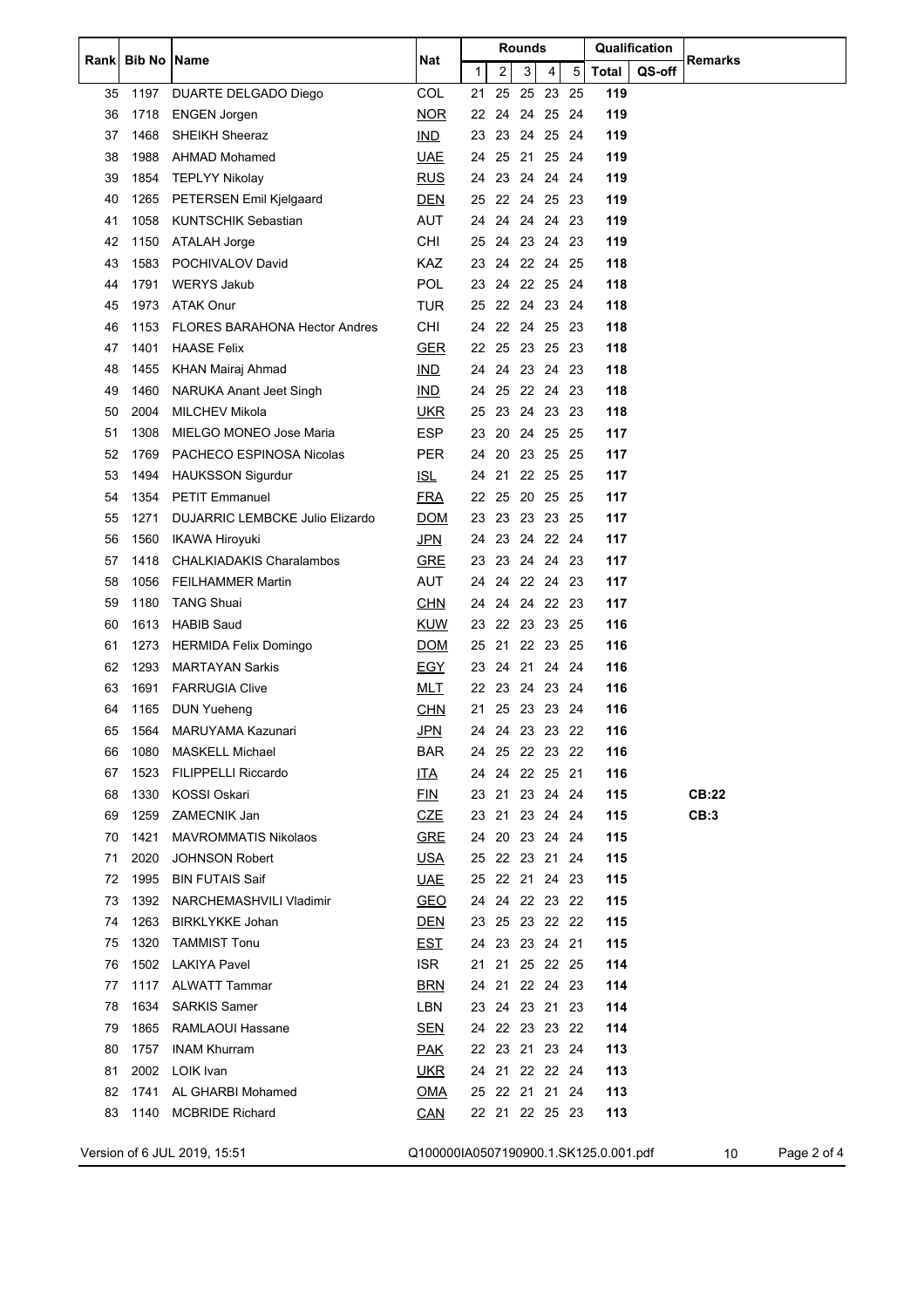| Rank | <b>Bib No</b> | Name                                         | Nat        | Rounds |                |       |                |     | Qualification                         |        | Remarks    |    |             |
|------|---------------|----------------------------------------------|------------|--------|----------------|-------|----------------|-----|---------------------------------------|--------|------------|----|-------------|
|      |               |                                              |            | 1      | $\overline{c}$ | 3     | 4              | 5   | <b>Total</b>                          | QS-off |            |    |             |
| 84   | 1390          | <b>KVATADZE David</b>                        | <b>GEO</b> | 23 23  |                |       | 19 25 23       |     | 113                                   |        |            |    |             |
| 85   | 1422          | <b>MITAS Efthimios</b>                       | <b>GRE</b> |        |                |       | 23 21 23 23 23 |     | 113                                   |        |            |    |             |
| 86   | 1391          | <b>KVATADZE Givi</b>                         | <b>GEO</b> |        |                |       | 22 23 24 22 22 |     | 113                                   |        |            |    |             |
| 87   | 1377          | <b>KILLANDER Karl Frederick</b>              | <b>GBR</b> | 24 23  |                |       | 23 21 22       |     | 113                                   |        |            |    |             |
| 88   | 1813          | <b>HAMAD Rashid</b>                          | <u>QAT</u> |        |                |       | 22 21 25 24 21 |     | 113                                   |        |            |    |             |
| 89   | 1756          | <b>CHAND Usman</b>                           | <u>PAK</u> |        |                |       | 22 21 22 23 24 |     | 112                                   |        |            |    |             |
| 90   | 1956          | HATHAICHUKIAT Jiranunt                       | THA        | 21     |                |       | 22 23 24 22    |     | 112                                   |        |            |    |             |
| 91   | 1496          | <b>SVAVARSSON Hakon</b>                      | <u>ISL</u> |        |                |       | 21 25 21 23 22 |     | 112                                   |        |            |    |             |
| 92   | 1809          | AL-ATIAYA A-Aziz                             | <u>QAT</u> | 24     |                |       | 20 23 24 21    |     | 112                                   |        |            |    |             |
| 93   | 1864          | <b>HADDAD Nicolas</b>                        | <u>SEN</u> |        |                |       | 22 18 22 24 25 |     | 111                                   |        |            |    |             |
| 94   | 1272          | <b>HAZOURY Stefano</b>                       | <b>DOM</b> | 21     | 23             |       | 22 21 24       |     | 111                                   |        |            |    |             |
| 95   | 1284          | DE GENNA FERNANDEZ Mario Bartolome ECU       |            | 21     | 24             |       | 19 25 22       |     | 111                                   |        |            |    |             |
| 96   | 1335          | <b>PESONEN Lari</b>                          | <b>FIN</b> |        |                |       | 25 23 17 24 22 |     | 111                                   |        |            |    |             |
| 97   | 1098          | <b>GERACHTCHENKO Andrei</b>                  | BLR.       | 21     |                |       | 23 22 23 22    |     | 111                                   |        |            |    |             |
| 98   | 1979          | <b>SAHIN Mustafa Serhat</b>                  | <b>TUR</b> |        |                |       | 23 21 23 23 21 |     | 111                                   |        |            |    |             |
| 99   | 1591          | ALDAWSARI Saad Abdullah R                    | <b>KSA</b> |        |                |       | 23 24 22 23 19 |     | 111                                   |        |            |    |             |
| 100  | 1291          | HAMDY Mostafa                                | <u>EGY</u> |        |                |       | 23 21 22 22 22 |     | 110                                   |        |            |    |             |
| 101  | 1812          | <b>HAMAD Masoud</b>                          | QAT        | 21     | 20             |       | 25 24 20       |     | 110                                   |        |            |    |             |
| 102  | 1750          | AL ZAHLI Bader                               | <u>OMA</u> | 23 23  |                |       | 20 24 20       |     | 110                                   |        |            |    |             |
| 103  | 1761          | <b>USMAN Ahmad</b>                           | <b>PAK</b> |        |                |       | 25 20 23 17 24 |     | 109                                   |        |            |    |             |
| 104  | 1690          | DIMITROV Bozhidar Vasilev                    | <u>MLT</u> |        |                |       | 21 22 21 22 23 |     | 109                                   |        |            |    |             |
| 105  | 1585          | YECHSHENKO Eduard                            | KAZ        |        |                |       | 23 21 21 21 23 |     | 109                                   |        |            |    |             |
| 106  | 1621          | <b>BASOVS Vadims</b>                         | <u>LAT</u> |        |                |       | 22 23 22 21 21 |     | 109                                   |        |            |    |             |
| 107  | 1126          | <b>FILEV Plamen</b>                          | <b>BUL</b> |        |                |       | 23 18 21 22 24 |     | 108                                   |        |            |    |             |
| 108  | 2001          | <b>IPATOV Heorhiy</b>                        | <b>UKR</b> | 21     | 20             |       | 20 24 23       |     | 108                                   |        |            |    |             |
| 109  | 1127          | <b>GEORGIEV Georgi</b>                       | <b>BUL</b> |        |                |       | 21 21 21 21 23 |     | 107                                   |        |            |    |             |
| 110  | 1138          | <b>CURRAN-ROUTLEDGE Trysten Aaron</b>        | <u>CAN</u> |        |                |       | 23 20 21 22 21 |     | 107                                   |        |            |    |             |
| 111  | 1136          | <b>BHATTI Barjinder Singh</b>                | CAN        |        |                |       | 19 21 22 22 22 |     | 106                                   |        |            |    |             |
| 112  | 1685          | ATTARD Belinio                               | <u>MLT</u> |        |                |       | 23 21 22 18 22 |     | 106                                   |        |            |    |             |
| 113  | 1593          | AL SAUD Saud                                 | <b>KSA</b> |        |                |       | 20 17 22 23 23 |     | 105                                   |        |            |    |             |
|      |               | 114 1619 ABOLINS Eqils                       | LAT        |        |                |       | 19 23 20 22 21 |     | 105                                   |        |            |    |             |
| 115  | 1116          | ALHELO Marwan Abdulgayoom Abdulla<br>Mohamed | <b>BRN</b> |        |                |       | 20 22 20 22 21 |     | 105                                   |        |            |    |             |
| 116  | 1643          | <b>RACINSKAS Ronaldas</b>                    | LTU        |        |                |       | 20 20 21 21 22 |     | 104                                   |        |            |    |             |
| 117  | 1747          | AL-NASSERI Yahya Salim Hamdan Rashid OMA     |            | 20     |                |       | 19 22 22 21    |     | 104                                   |        |            |    |             |
| 118  | 1844          | <b>FEDOROV Anatoly</b>                       | <u>RUS</u> | 21     |                |       | 22 22 20 18    |     | 103                                   |        |            |    |             |
| 119  | 1495          | <b>MAGNUSSON Gudlaugur Bragi</b>             | <u>ISL</u> |        |                |       | 18 23 19 20 22 |     | 102                                   |        |            |    |             |
| 120  | 1642          | LISAUSKAS Rolandas                           | LTU        |        |                |       | 19 20 18 24 21 |     | 102                                   |        |            |    |             |
| 121  | 1665          | NEBLAOUI Mustapha                            | <b>MAR</b> | 20     | 19             |       | 19 23 21       |     | 102                                   |        |            |    |             |
| 122  | 1119          | <b>MOHAMED Hasan</b>                         | <b>BRN</b> | 20     | 19             |       | 20 22 21       |     | 102                                   |        |            |    |             |
| 123  | 1734          | <b>WILSON Michael Paul</b>                   | <b>NZL</b> |        |                |       | 20 21 21 19 21 |     | 102                                   |        |            |    |             |
| 124  | 1568          | <b>WAKIYA Subaru</b>                         | <u>JPN</u> |        | 23 21          | 21    | 16 20          |     | 101                                   |        |            |    |             |
| 125  | 1129          | <b>KIRILOV Iliya</b>                         | <b>BUL</b> | 19     | - 19           |       | 19 21 19       |     | 97                                    |        |            |    |             |
| 126  | 1552          | ASFOUR Talal Hazem Rasem                     | <u>JOR</u> | 21     | 18             | 21    | 18             | -19 | 97                                    |        |            |    |             |
| 127  | 1866          | SANCHEZ Dominique Luc                        | <b>SEN</b> |        |                |       | 21 21 21 16 18 |     | 97                                    |        |            |    |             |
| 128  | 1553          | S S AL QASEM Mohd                            | <b>JOR</b> | 19     |                | 16 21 | 18             | -19 | 93                                    |        |            |    |             |
| 129  | 1429          | <b>CHOW Clement</b>                          | HKG        | 20     | -16            |       | 17 18 17       |     | 88                                    |        |            |    |             |
| 130  | 1549          | ALMASRI Hani A M                             | <u>JOR</u> |        |                |       | 15 16 17 16 12 |     | 76                                    |        |            |    |             |
|      | 1993          | <b>ALMAKTOUM Saeed</b>                       | <b>UAE</b> |        |                |       |                |     |                                       |        | <b>DNS</b> |    |             |
|      | 1032          | <b>BARSEGHYAN Mishel</b>                     | <b>ARM</b> |        |                |       |                |     |                                       |        | <b>DNS</b> |    |             |
|      |               | Version of 6 JUL 2019, 15:51                 |            |        |                |       |                |     | Q100000IA0507190900.1.SK125.0.001.pdf |        |            | 10 | Page 3 of 4 |